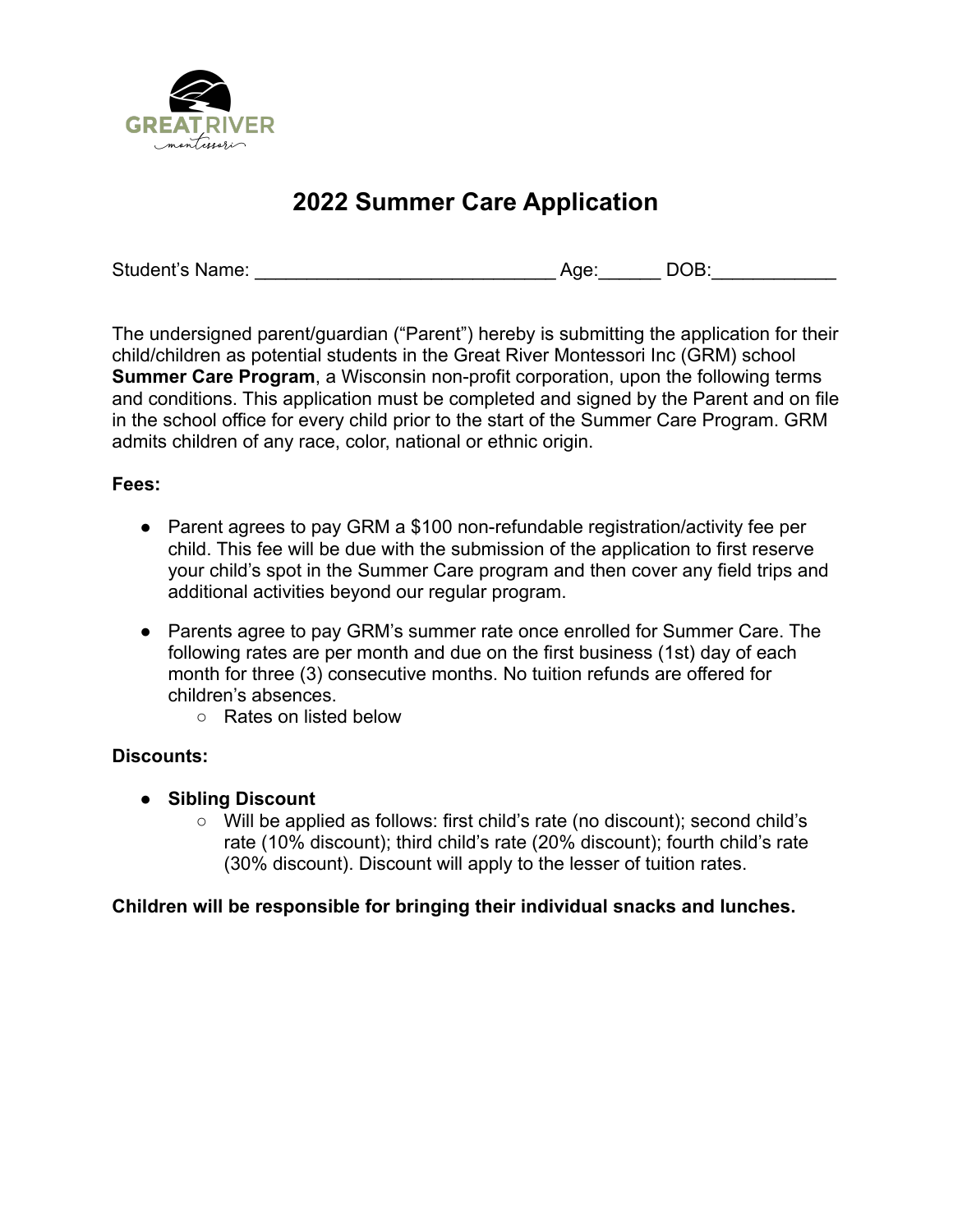### **Summer Care Program Schedule and Activities:**

- The first day of Summer Care will be Monday, **June 13th** and the last day will be Friday, **August 26th.**
- Schedules and activities may vary depending on the age of child, weather, availability, etc.
- During GRM's Summer Care Program, activities will be more experience based rather than on the Montessori curriculum and materials.
	- Activities the students will have opportunities to participate in:
		- Field Trips (more information to come)
		- Gardening, nature walks, and outdoor play
		- STEM activities, a variety of experiments, and creative play
		- Arts and crafts
		- Yoga
		- Connecting with the community

#### **Morning Schedule:**

| 7:30        | <b>Child Arrival Begins: Choice Activities/ Stations</b>                                                           |  |
|-------------|--------------------------------------------------------------------------------------------------------------------|--|
| 8:00-10:15  | <b>Morning Activities:</b> Arts and crafts, STEM activities and experiments,<br>nature lessons, group games, snack |  |
| 10:15-10:20 | <b>Transition to Circle Time</b>                                                                                   |  |
| 10:20-10:30 | Large Group Circle Time: Songs, movement activities, books                                                         |  |
| 10:30-10:45 | <b>Transition to Recess</b>                                                                                        |  |
| 10:45-11:30 | <b>Recess:</b> Gardening, games, free play                                                                         |  |
| 11:30-12:00 | Lunch                                                                                                              |  |

#### **Afternoon Schedule:**

| 12:00-12:15   | Lunch clean up                                                                                                                                                                                                            |
|---------------|---------------------------------------------------------------------------------------------------------------------------------------------------------------------------------------------------------------------------|
| 12:15-2:30    | <b>Rest Time:</b> (if students do not sleep the entire time, they are welcome to join the<br>alternate activities)<br>Alternate Choices: Quiet time activities, arts and crafts, STEM activities<br>and experiments, etc. |
| $2:30-3:00$   | <b>Afternoon Activities:</b> Arts and crafts, STEM activities and experiments,<br>nature lessons, group games, yoga                                                                                                       |
| $3:00 - 5:00$ | <b>Child Pick Up: Choice Activities/Stations/Extra Recess</b><br>(Students who stay past 4:00 PM may have a second snack time.)                                                                                           |